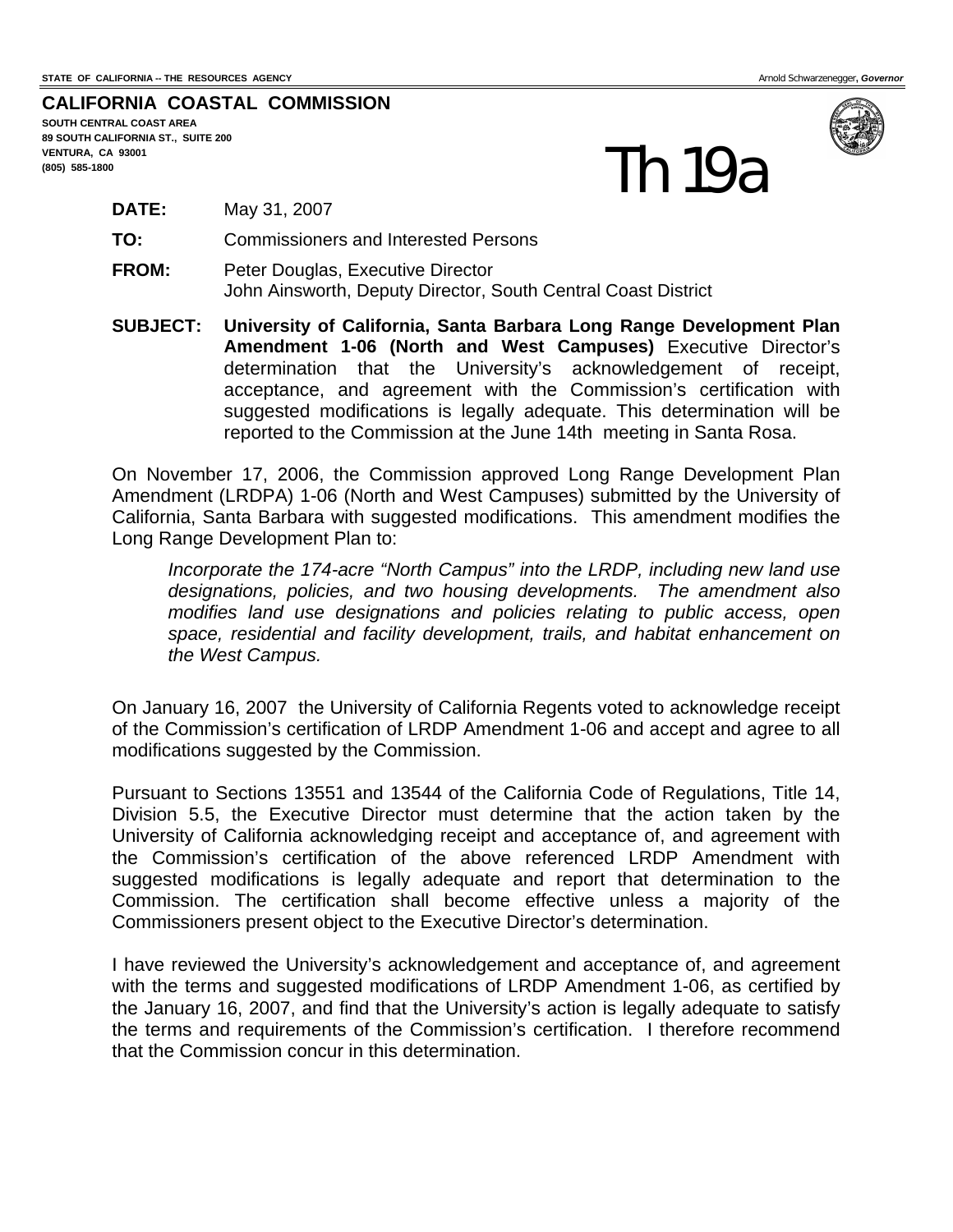Approved

# COMMITTEE ON GROUNDS AND BUILDINGS January 18, 2007

# TO THE REGENTS OF THE UNIVERSITY OF CALIFORNIA

The Committee presents the following from its meeting of December 5, 2006:

# A. **CERTIFICATION OF ENVIRONMENTAL IMPACT REPORT FOR THE SOUTHEAST CAMPUS INTEGRATED PROJECTS AND APPROVAL OF DESIGN, STUDENT ATHLETE HIGH PERFORMANCE CENTER, BERKELEY CAMPUS**

Upon review and consideration of the environmental consequences of the proposed project as evaluated in the Southeast Campus Integrated Projects Environmental Impact Report, the Committee reports its:

- (1) Certification of the Final Environmental Impact Report, as modified by The Regents Item Supplement.
- (2) Adoption of the Findings and Statement of Overriding Considerations.
- (3) Adoption of the Mitigation Monitoring Program
- (4) Approval of the design of the Student Athlete High Performance Center, Berkeley campus.

[The Final Environmental Impact Report, Item Supplement, Findings, Statement of Overriding Considerations, and Mitigation Monitoring Program were mailed to Regents in advance of the meeting.]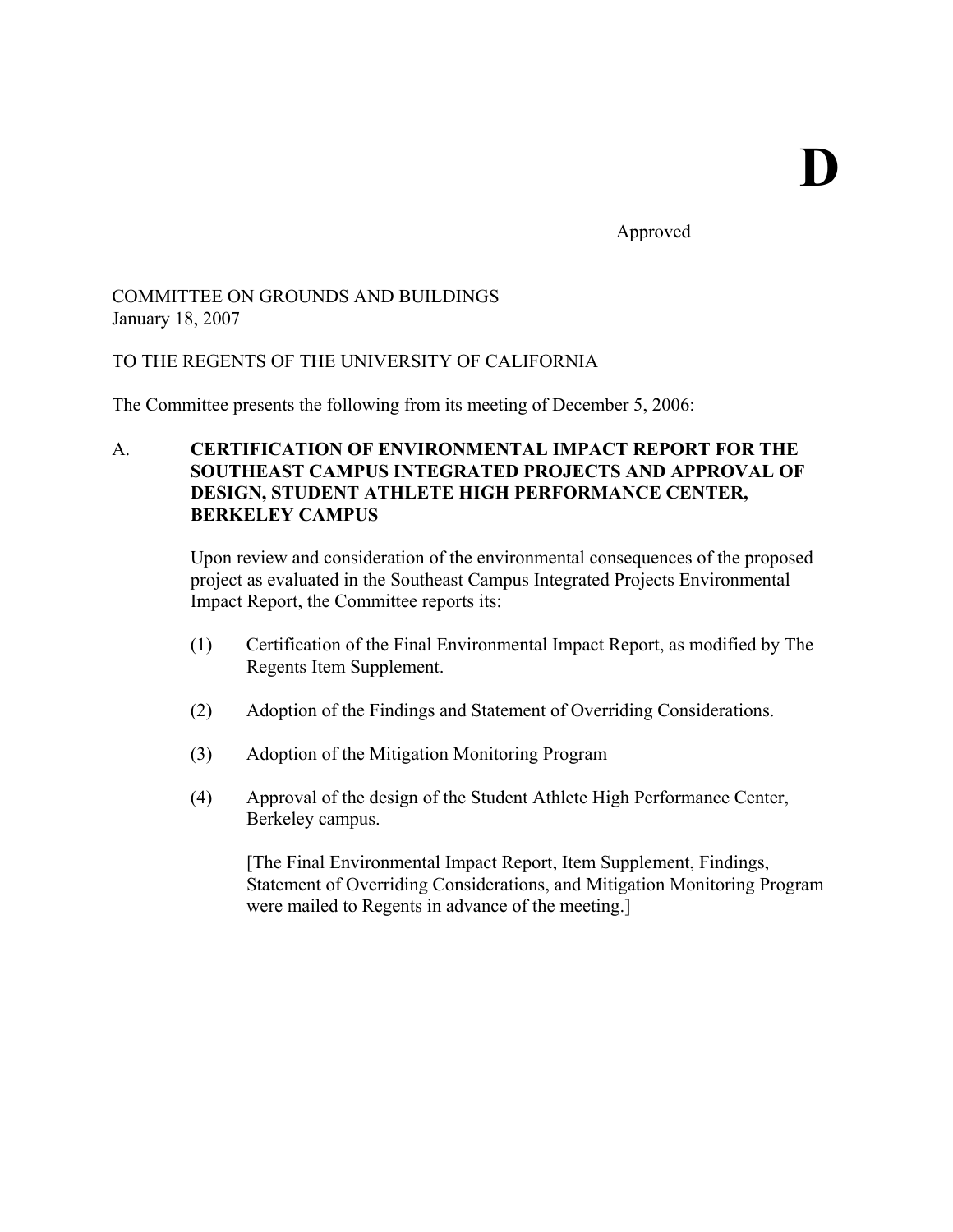The Committee presents the following from its meeting of January 16, 2007:

# B. **AMENDMENT OF THE BUDGET FOR CAPITAL IMPROVEMENTS AND THE CAPITAL IMPROVEMENT PROGRAM AND AMENDMENT OF EXTERNAL FINANCING FOR STANLEY QUANTITATIVE BIOSCIENCES AND BIOENGINEERING FACILITY, BERKELEY CAMPUS**

The Committee recommends that:

(1) The 2006-07 Budget for Capital Improvements and the Capital Improvement Program be amended as follows:

From: Berkeley: Stanley Quantitative Biosciences and Bioengineering Facility: – preliminary plans, working drawings, construction, and equipment – \$143,296,000 total project cost, to be funded from gifts (\$93,421,000), the State through the California Institutes for Science and Innovation (\$34,875,000), and external financing using the "Garamendi" funding mechanism (\$15,000,000).

To: Berkeley: Stanley Quantitative Biosciences and Bioengineering Facility: – preliminary plans, working drawings, construction, and equipment – \$143,296,000 total project cost, to be funded from gifts (\$43,421,000), the State through the California Institutes for Science and Innovation (\$34,875,000), and external financing (\$65,000,000).

### **Deletions by strikeout; additions by underscore**

- (2) The President be authorized to obtain external financing not to exceed \$15,000,000 \$65,000,000 to finance the Stanley Quantitative Biosciences and Bioengineering Facility project, subject to the following conditions:
	- a. Interest only, based on the amount drawn down, shall be paid on the outstanding balance during the construction period.
	- b. The Berkeley campus' share of the University Opportunity Fund shall be pledged for payment.
	- c. The general credit of The Regents shall not be pledged.
- (3) The President be authorized to obtain standby financing not to exceed  $$22,675,000$  and interim financing not to exceed  $$70,746,000$ , for a total of \$93,421,000, prior to awarding a construction contract for any gift funds not received at that time and subject to the following conditions: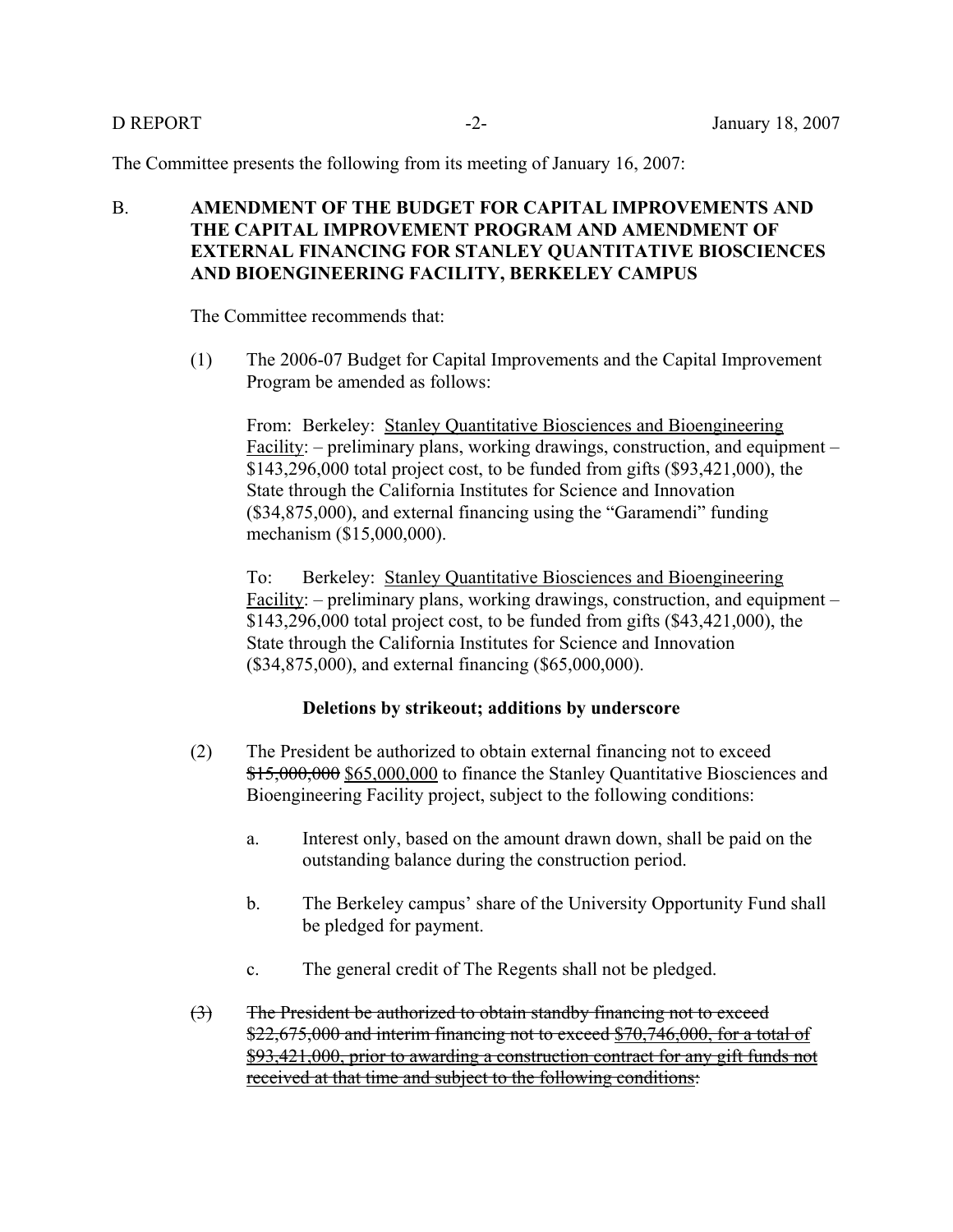- a. Interest only, based on the amount drawn down, shall be paid on the outstanding balance during the construction period.
- b. The Berkeley campus' share of the University Opportunity Fund shall be pledged for payment.
- c. The general credit of The Regents shall not be pledged.
- (3) The Officers of The Regents be authorized to provide certification to the lender that interest paid by The Regents is excluded from gross income for purposes of federal income taxation under existing law.
- (4) The Officers of The Regents be authorized to execute all documents necessary in connection with the above.

## C. **AMENDMENT OF THE BUDGET FOR CAPITAL IMPROVEMENTS AND THE CAPITAL IMPROVEMENT PROGRAM FOR BERKELEY ART MUSEUM AND PACIFIC FILM ARCHIVE, BERKELEY CAMPUS**

The Committee recommends that:

(1) The 2006-07 Budget for Capital Improvements and the Capital Improvement Program be amended to include the following project:

> Berkeley: Berkeley Art Museum and Pacific Film Archive – partial preliminary plans – \$3.5 million, to be funded from gifts.

(2) The Berkeley campus will return to the Committee on Grounds and Buildings to present the results of its planning efforts, including program and schematic design options, the status of the gift campaign, and a viable financial plan for the BAM/PFA project.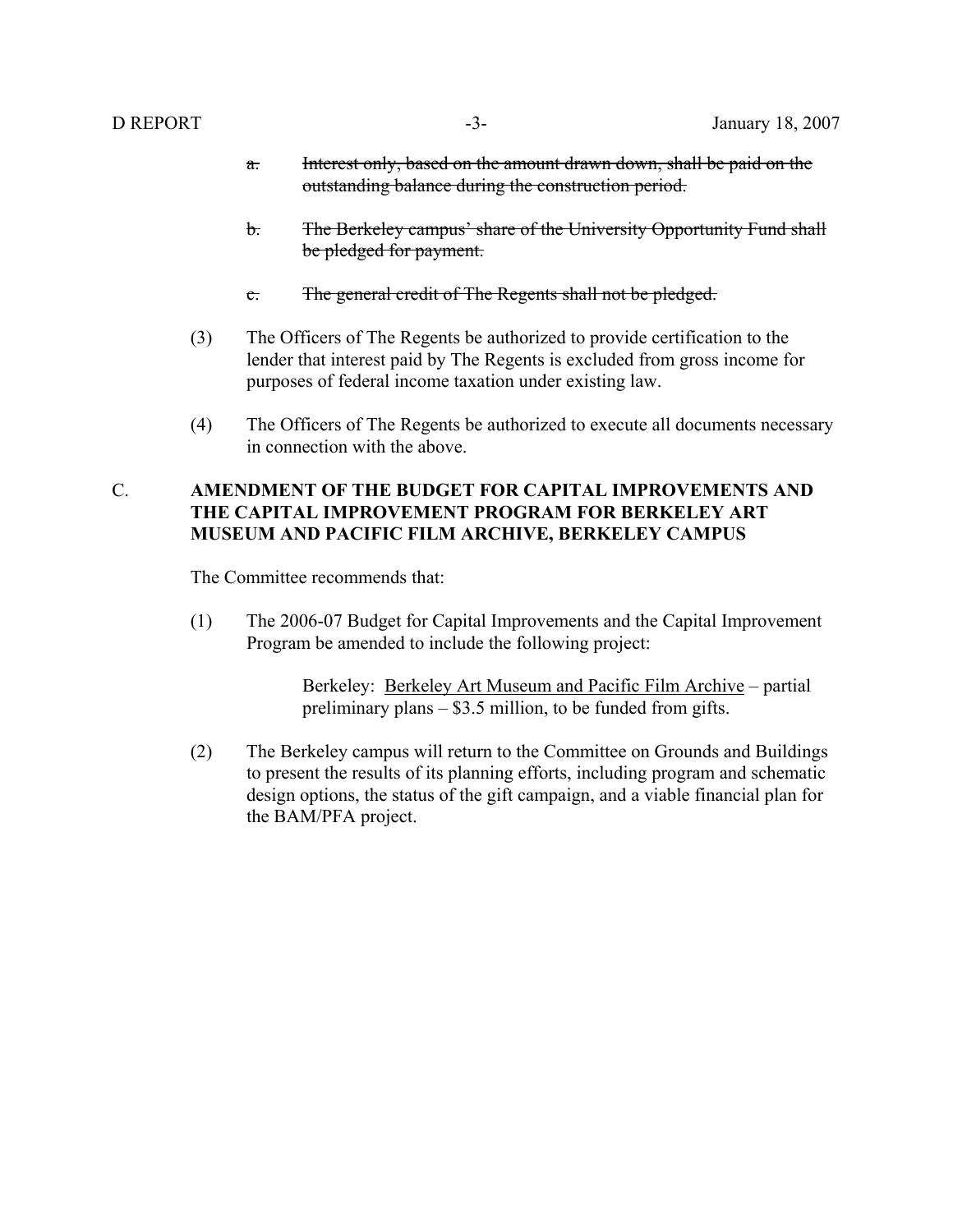## D. **AMENDMENT OF THE BUDGET FOR CAPITAL IMPROVEMENTS AND THE CAPITAL IMPROVEMENT PROGRAM FOR INSTITUTE FOR REGENERATION MEDICINE BUILDING, SAN FRANCISCO CAMPUS**

The Committee recommends that the 2006-07 Budget for Capital Improvements and the Capital Improvement Program be amended as follows:

> From: San Francisco: Institute for Regeneration Medicine Building – preliminary plans – \$1.5 million, to be funded from gifts.

To: San Francisco: Institute for Regeneration Medicine Building – preliminary plans – \$6.3 million, to be funded from gifts.

# E. **AMENDMENT OF THE BUDGET FOR CAPITAL IMPROVEMENTS AND THE CAPITAL IMPROVEMENT PROGRAM, APPROVAL OF EXTERNAL FINANCING, ADOPTION OF NEGATIVE DECLARATION, AMENDMENT TO THE 2003 LONG RANGE DEVELOPMENT PLAN, AND APPROVAL OF DESIGN, HEALTH AND WELLNESS CENTER, DAVIS CAMPUS**

The Committee recommends that:

(1) The 2006-07 Budget for Capital Improvements and the Capital Improvement Program be amended as follows:

> From: Davis: Health and Wellness Center – preliminary plans –\$2.1 million to be funded from campus reserves.

To: Davis: Health and Wellness Center – preliminary plans, working drawings, construction, and equipment – \$50.3 million to be funded from Campus Expansion Initiative Reserves (\$5 million), Registration Fee Capital Reserves (\$1.3 million), and external financing (\$44 million ).

### **Additions shown by underscore**

- (2) The President be authorized to obtain external financing not to exceed \$44 million to finance the Health and Wellness Center project, subject to the following conditions:
	- a. Interest only, based on the amount drawn down, shall be paid on the outstanding balance during the construction period.
	- b. Repayment of the external financing shall be from the Student Health Center portion of the Campus Expansion Initiative referendum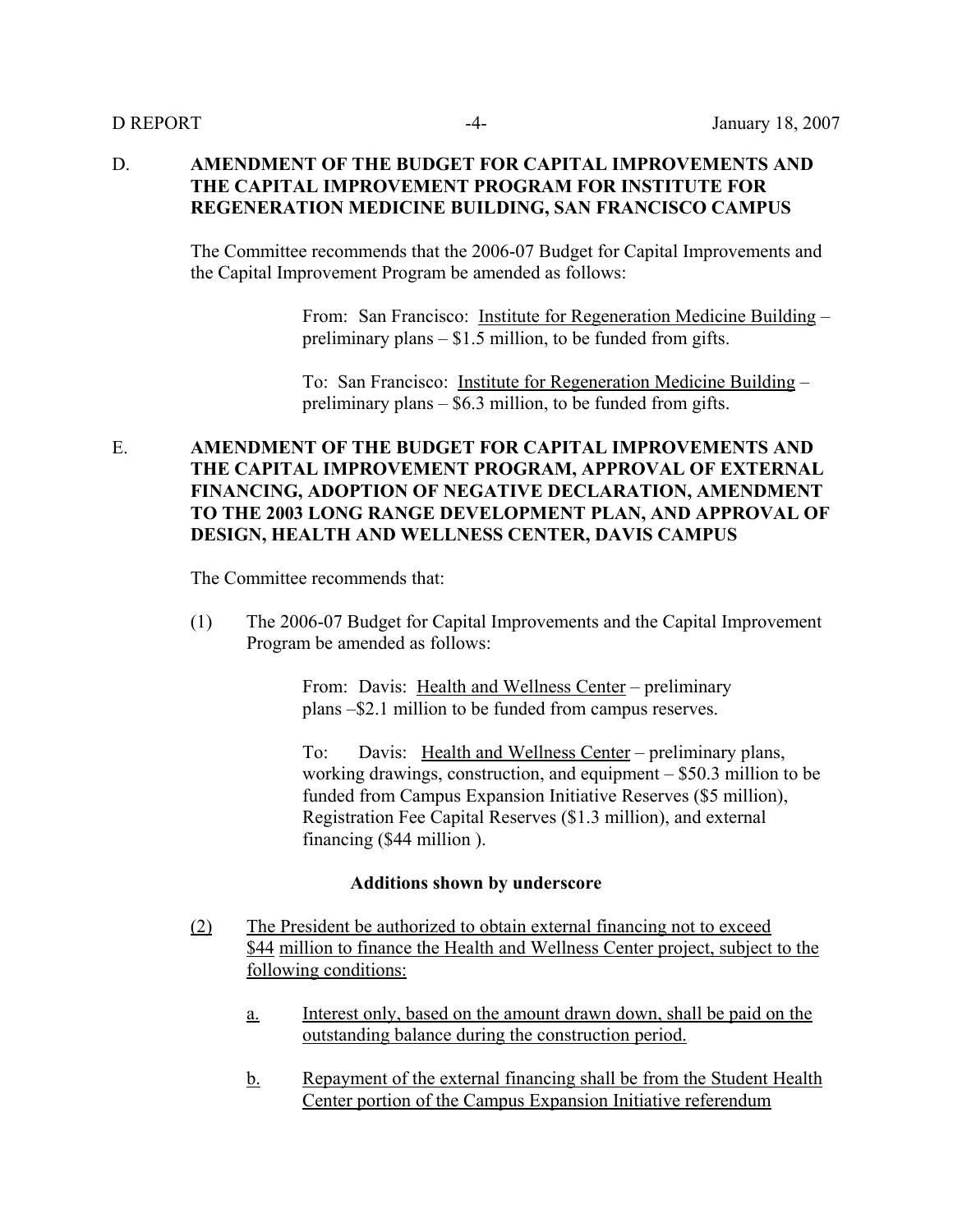approved by student vote in fall 2002 and approved by the President on March 11, 2003, which shall generate net revenues sufficient to pay debt service and to meet all related financing requirements of the proposed funding.

- c. The general credit of The Regents shall not be pledged.
- (3) The Officers of The Regents be authorized to provide certification to the lender that interest paid by The Regents is excluded from gross income for purposes of federal income taxation under existing law.
- (4) The Officers of The Regents be authorized to execute all documents necessary in connection with the above.
- (5) Upon review and consideration of the environmental consequences of the proposed project as indicated in the Tiered Initial Study and Negative Declaration, The Regents:
	- a. Adopt the Tiered Initial Study and Negative Declaration.
	- b. Adopt the Findings.
	- c. Amend the 2003 Long Range Development Plan (LRDP) land use designations on the project site from Housing and Physical Education/Intercollegiate Athletics/Recreation to Academic and Administrative.
	- d. Approve the design of the Health and Wellness Center, Davis campus.

[The Tiered Initial Study, Negative Declaration, Findings, and 2003 LRDP were mailed to Regents in advance of the meeting.]

# F. **ADOPTION OF INITIAL STUDY AND MITIGATED NEGATIVE DECLARATION AND APPROVAL OF DESIGN, ADVANCED LIGHT SOURCE USER SUPPORT BUILDING, LAWRENCE BERKELEY NATIONAL LABORATORY**

Upon review and consideration of the environmental consequences of the proposed project in the Initial Study/Mitigated Negative Declaration, the Committee reports its:

- (1) Adoption of the Initial Study/Mitigated Negative Declaration.
- (2) Adoption of the Findings and Mitigation Monitoring Program.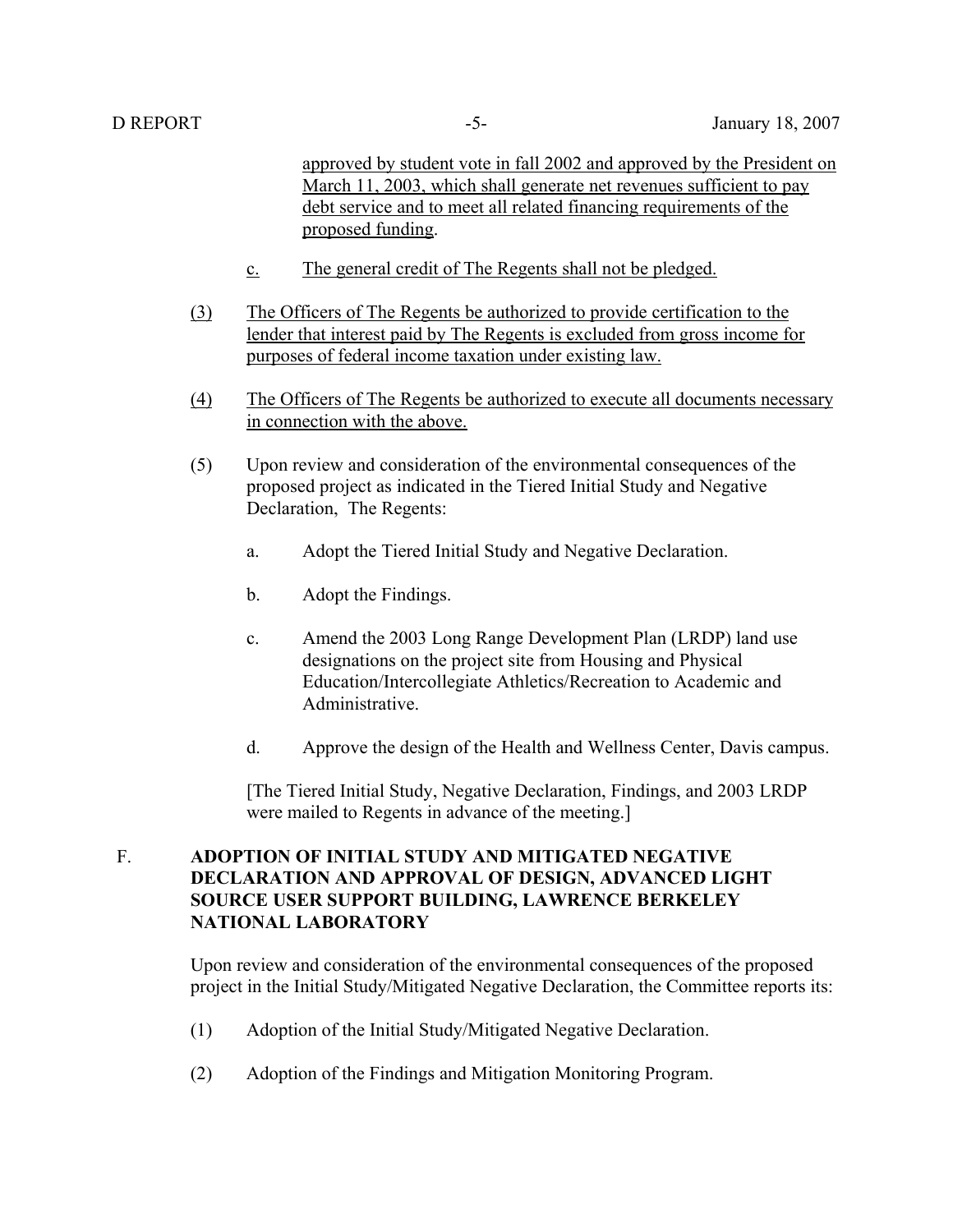(3) Approval of the design of the Advanced Light Source User Support Building, Lawrence Berkeley National Laboratory.

[The Initial Study/Mitigated Negative Declaration, Findings, and Mitigation Monitoring Program were mailed to Regents in advance of the meeting.]

# G. **ADOPTION OF INITIAL STUDY AND MITIGATED NEGATIVE DECLARATION AND APPROVAL OF DESIGN, BIOMEDICAL SCIENCES FACILITY, SANTA CRUZ CAMPUS**

Upon review and consideration of the environmental consequences of the proposed project, the Committee reports its:

- (1) Adoption of the Initial Study and Negative Declaration.
- (2) Adoption of the Findings and Mitigation Monitoring Program.
- (3) Approval of the design of the Biomedical Sciences Facility, Santa Cruz campus.

The Committee acknowledges the concerns of the City of Santa Cruz and anticipates that negotiations will continue between the City and the campus in an effort to resolve the issues.

[The Initial Study, Negative Declaration, Findings, and Mitigation Monitoring Program were mailed to Regents in advance of the meeting.]

### H. **ACCEPTANCE OF MODIFICATIONS AND CONDITIONS OF APPROVAL BY THE CALIFORNIA COASTAL COMMISSION, NORTH AND WEST CAMPUS LONG RANGE DEVELOPMENT PLAN AMENDMENT, AND MODIFICATION TO FACULTY AND SIERRA MADRE FAMILY STUDENT HOUSING PROJECTS, SANTA BARBARA CAMPUS**

Upon review and consideration of the Coastal Commission Staff Report, the Committee reports its:

- (1) Acceptance of the California Coastal Commission's modifications to the North and West Campus Long Range Development Plan Amendment (LRDP Amendment) and Conditions of Approval to the North Parcel Faculty Housing and Sierra Madre Family Housing projects, including:
	- a. Reducing the total number of housing units to be developed in the North Parcel Faculty Housing and Sierra Madre Family Housing projects from 366 to 323 units.